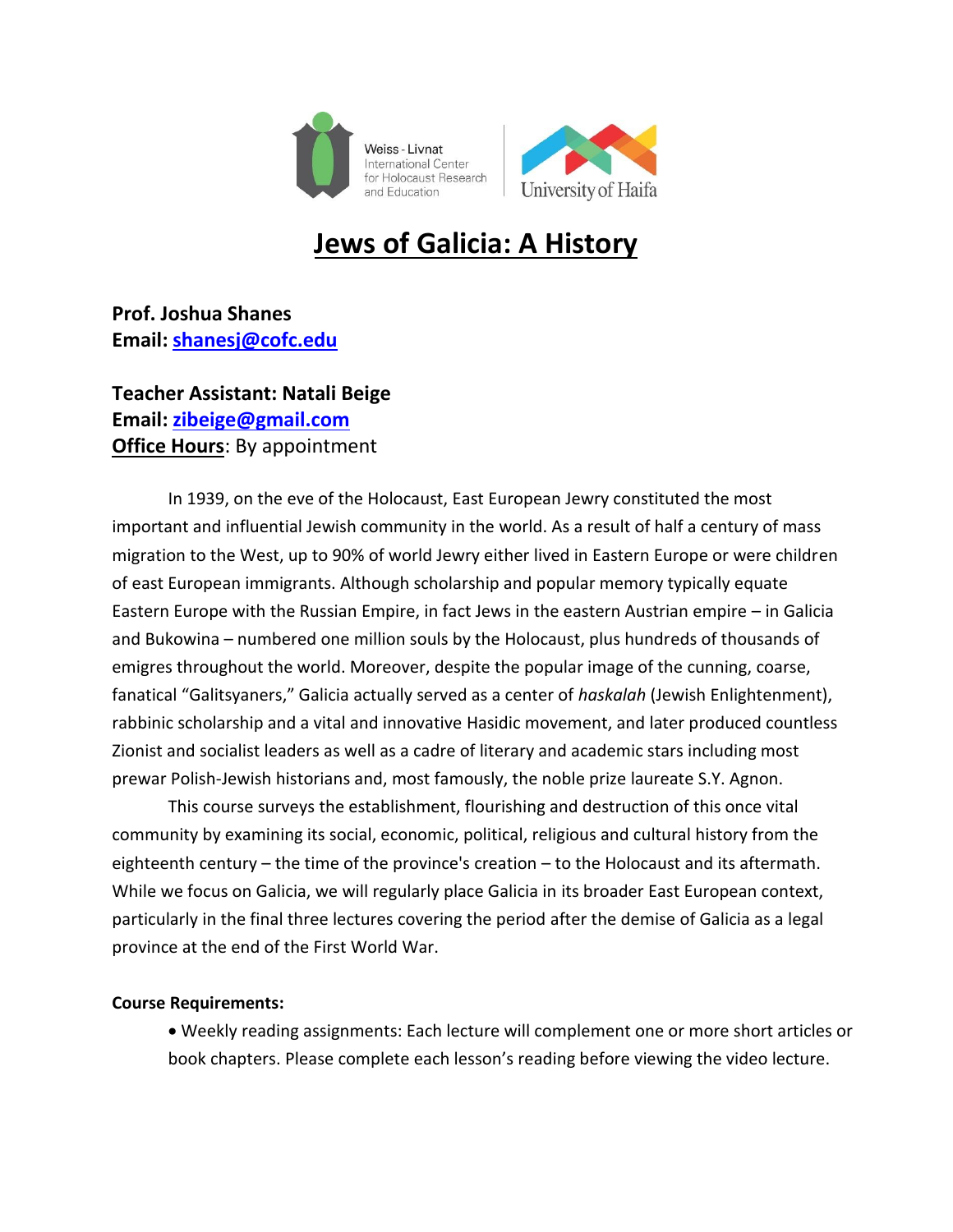Student assessment will be based on written work commensurate with the level you choose to take the class.

 Response papers: Students will have to submit three short response paper of approximately 1000 words each, addressing an issue based on selected pieces of the course assigned reading and lectures. Each response should indicate familiarity with the material covered in lectures.

These should NOT be comprehensive, but rather should be tightly-edited responses to major issues that jumped out at you after completing the readings and lectures.

 Final "short" paper, for those who opt for it: Length – approximately 3000 words. Students should submit proposal of 1-2 pages for final papers by the end of December 2021. A proposal should include research question, a brief explanation about the literature on the topic, methodological considerations, and bibliography. Final papers should follow standard academic practice. Submission deadline for final short papers: One month after the end of the semester.

• Seminar paper, for those who opt for it: Length – approximately 8-9,000 words. Students should submit proposal of approximately 2-3 pages along the same lines as required for the short final paper – but including also primary sources – by the end of December 2021. Submission deadline for seminar papers: By the end of the spring semester.

## **Final Grade**:

- 3 response papers 50% -Final short paper 50%
- 3 response papers 40% -Final seminar paper 60%
- Or a grade based on the 3 response papers.

## **Schedule**

## **1. "Polish Partition and the Birth of Galicia"**

Israel Bartal, "Austria and the Jews of Galicia, 1772-1848" in *The Jews of Eastern Europe,* 70-81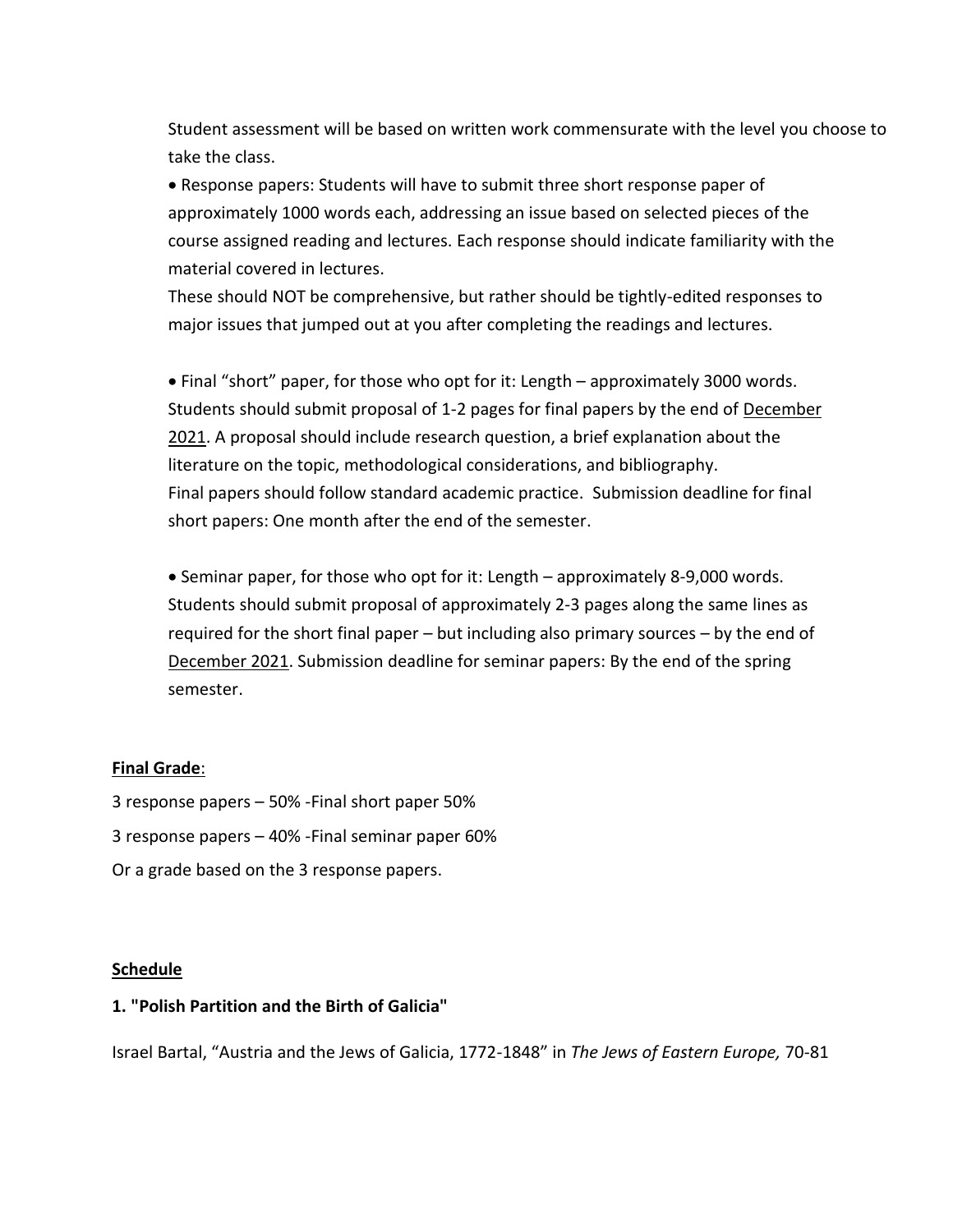Stanislaw Grodzinski, "The Jewish Question in Galicia: The Reforms of Maria Theresa and Joseph II, 1772-1790" in *Polin 12: Focusing on Galicia* (1999), 61-72

Nancy Sinkoff, *Out of the Shtetl: making Jews modern in the Polish borderlands*, 203-25

# **2. "Hasidism and Traditional Jewish Society"**

Rafael Mahler, *Hasidism and the Jewish Enlightenment: Their confrontation in Galicia and Poland in the First Half of the Nineteenth Century*" (1985), 3-29, 69-103

Rachel Manekin, "Hasidism and the Habsburg Empire, 1788-1867," *Jewish History* 27 (2013), 271- 97

# **3. "Haskalah: The Jewish Enlightenment"**

Rafael Mahler, *Hasidism and the Jewish Enlightenment: Their confrontation in Galicia and Poland in the First Half of the Nineteenth Century*" (1985), 31-67

Nancy Sinkoff, *Out of the Shtetl: making Jews modern in the Polish borderlands*, 225-41

Jerzy Holzer, "Enlightenment, Assimilation, and Modern Identity: The Jewish Elite in Galicia," in *Polin 12: Focusing on Galicia* (1999), 79-85

\*\***First response paper due November 14, 2021**

**Please compare the approach of Rafael Mahler to later historians on the Haskalah and Hasidic movement in Galicia.** 

# **4. "Emancipation"**

Rachel Manekin, "Taking it to the Streets: Polish-Jewish print discourse in 1848 Lemberg", *Jahrbuch des Simon-Dubnow-Instituts* 7 (2008), 215-227

Rachel Manekin, "Politics, Religion, and National Identity: The Galician Jewish Vote in the 1873 Parliamentary Elections," in *Polin 12: Focusing on Galicia* (1999), 100-120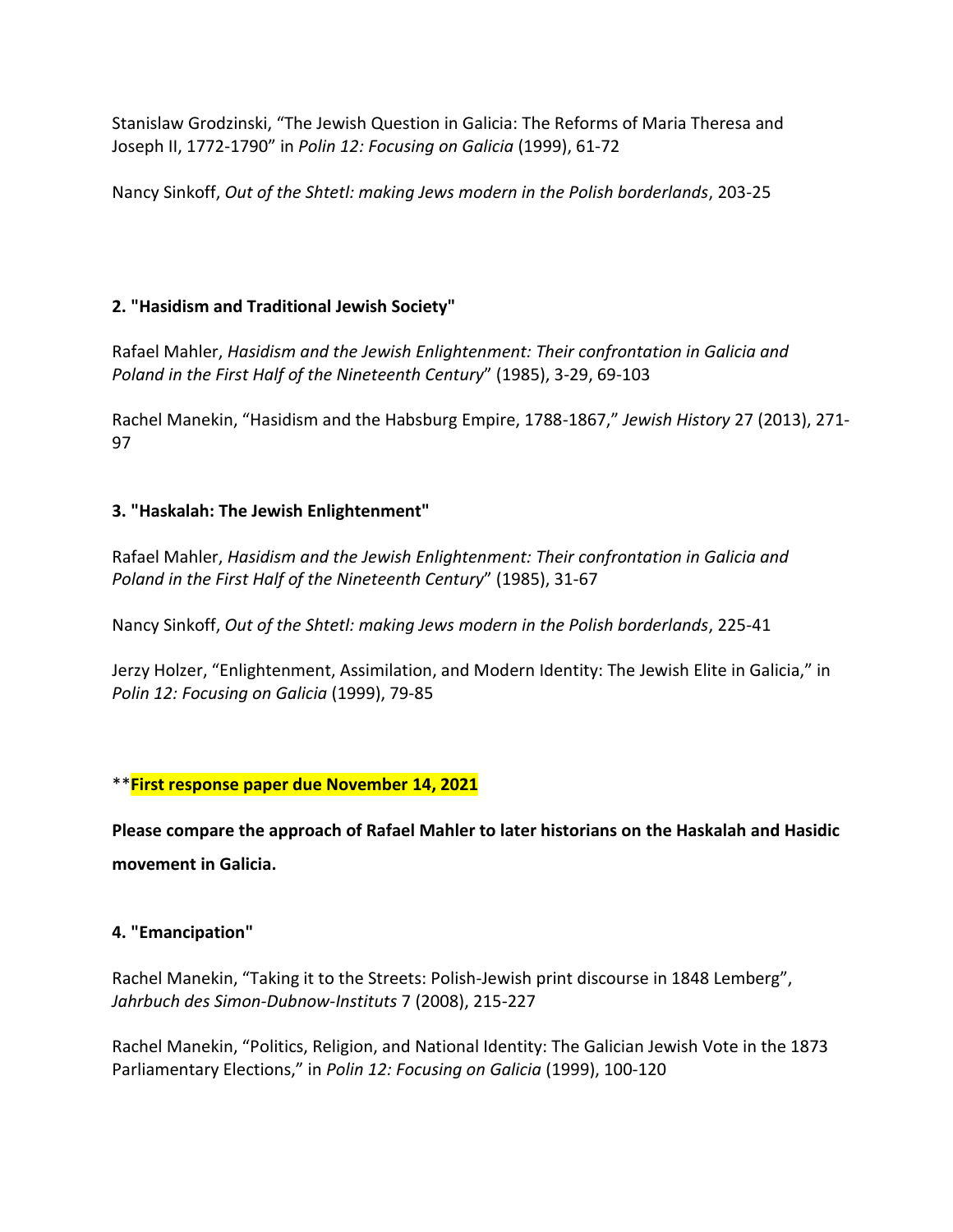Jozef Buszko, "The Consequences of Galician Autonomy after 1867," in *Polin 12: Focusing on Galicia* (1999), 86-99

# **5. "Modern Jewish Politics: Jewish Nationalism and its Opponents"**

Ezra Mendelsohn, "From assimilation to Zionism in Lvov: the case of Alfred Nossig," *Slavonic and East European Review* 49 (1971), 521-34

Ela Bauer, "The Intellectual and the City: Lwow (Lemberg, Lviv) and Jehoshua (Ozjasz) Thon" in *A Romantic Polish-Jew: Rabbi Ozjasz Thon from Various Perspectives*, 11-26

Joshua Shanes, "Fort mit den Hausjuden!": Jewish nationalists engage mass politics," in *Nationalism, Zionism and Ethnic Mobilization of the Jews in 1900 and Beyond*, 153-78

Rick Kuhn, "Organizing Yiddish Speaking Workers in Pre-World War One Galicia: The Jewish Social Democratic Party" in *Yiddish Language and Culture Then and Now* (1996)

# **6. Jewish Life After Emancipation: Economic Developments and Antisemitism**

Gabriele Kohlbauer-Fritz, "Yiddish as an Expression of Jewish Cultural Identity in Galicia and Vienna," in *Polin 12: Focusing on Galicia* (1999), 164-176

Dan Unowsky, "Local violence, regional politics, and state crisis: the 1898 anti-Jewish riots in Habsburg Galicia," in *Sites of European Antisemitism in the Age of Mass Politics, 1880-1918*, 13- 35

John-Paul Himka, "Dimensions of a Triangle: Polish-Ukrainian-Jewish Relations in Austrian Galicia," *Polin 12* (1999), 25-48

# **\*\*Second response paper due December 12, 2021**

**What struck you in the readings about how emancipation and economic change affected Jewish identity and relations with their non-Jewish neighbors?**

## **7. "First World War and its Aftermath"**

S. Ansky, *The Enemy at his Pleasure*, pages 3-59, 63-110